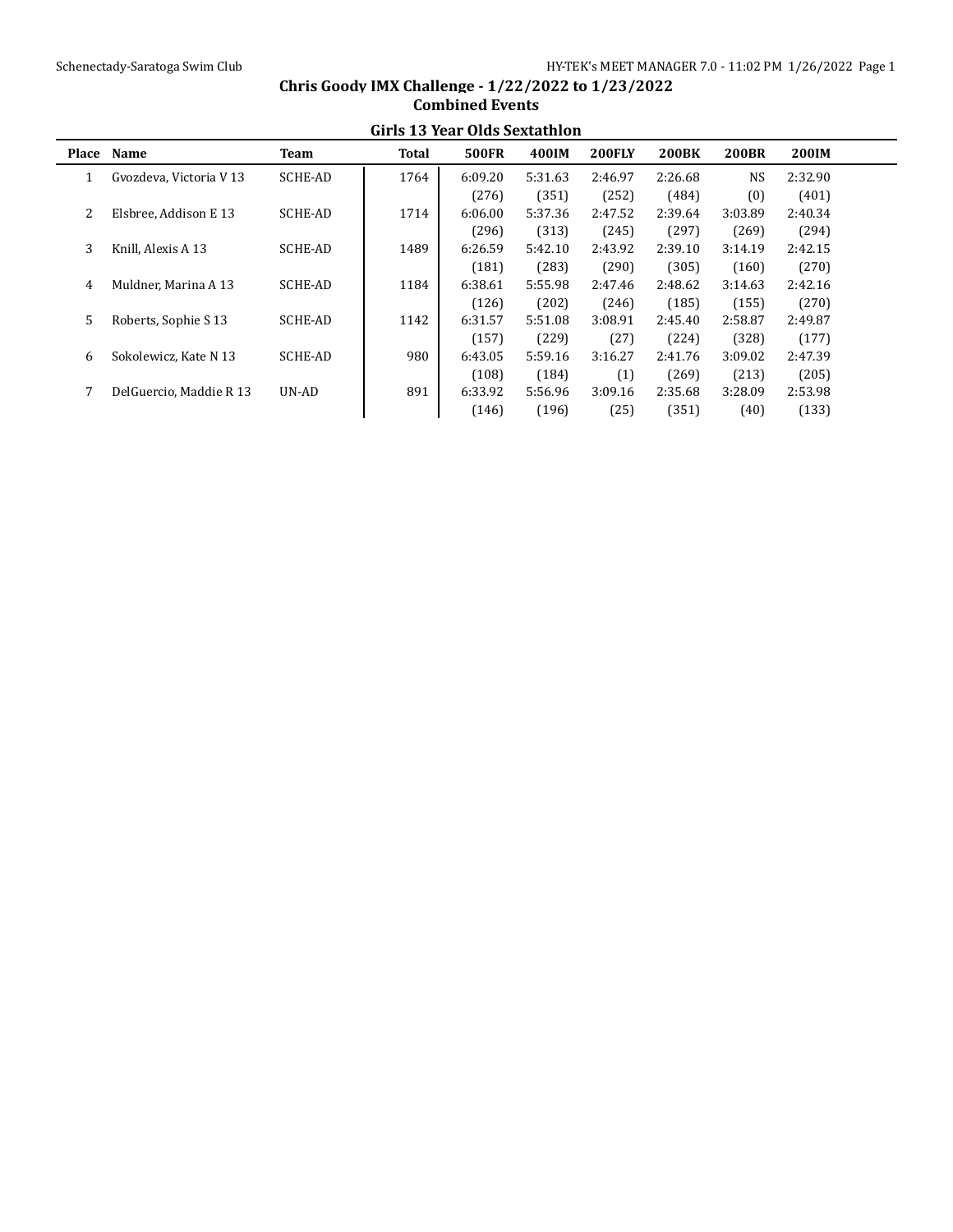# **Chris Goody IMX Challenge - 1/22/2022 to 1/23/2022 Combined Events Boys 13 Year Olds Sextathlon**

| Place | Name                   | <b>Team</b> | <b>Total</b> | <b>500FR</b> | 400IM   | <b>200FLY</b> | <b>200BK</b> | <b>200BR</b> | 200IM   |  |
|-------|------------------------|-------------|--------------|--------------|---------|---------------|--------------|--------------|---------|--|
|       | Jerome, Christian V 13 | USAM-AD     | 4242         | 5:01.56      | 4:31.83 | 2:00.44       | 2:12.54      | 2:33.28      | 2:07.57 |  |
|       |                        |             |              | (735)        | (735)   | (862)         | (606)        | (581)        | (723)   |  |
|       | Epperson, Xhayne D 13  | SCHE-AD     | 1923         | 6:06.04      | 5:21.82 | 2:28.26       | 2:29.22      | 2:57.17      | 2:28.70 |  |
|       |                        |             |              | (263)        | (334)   | (381)         | (331)        | (270)        | (344)   |  |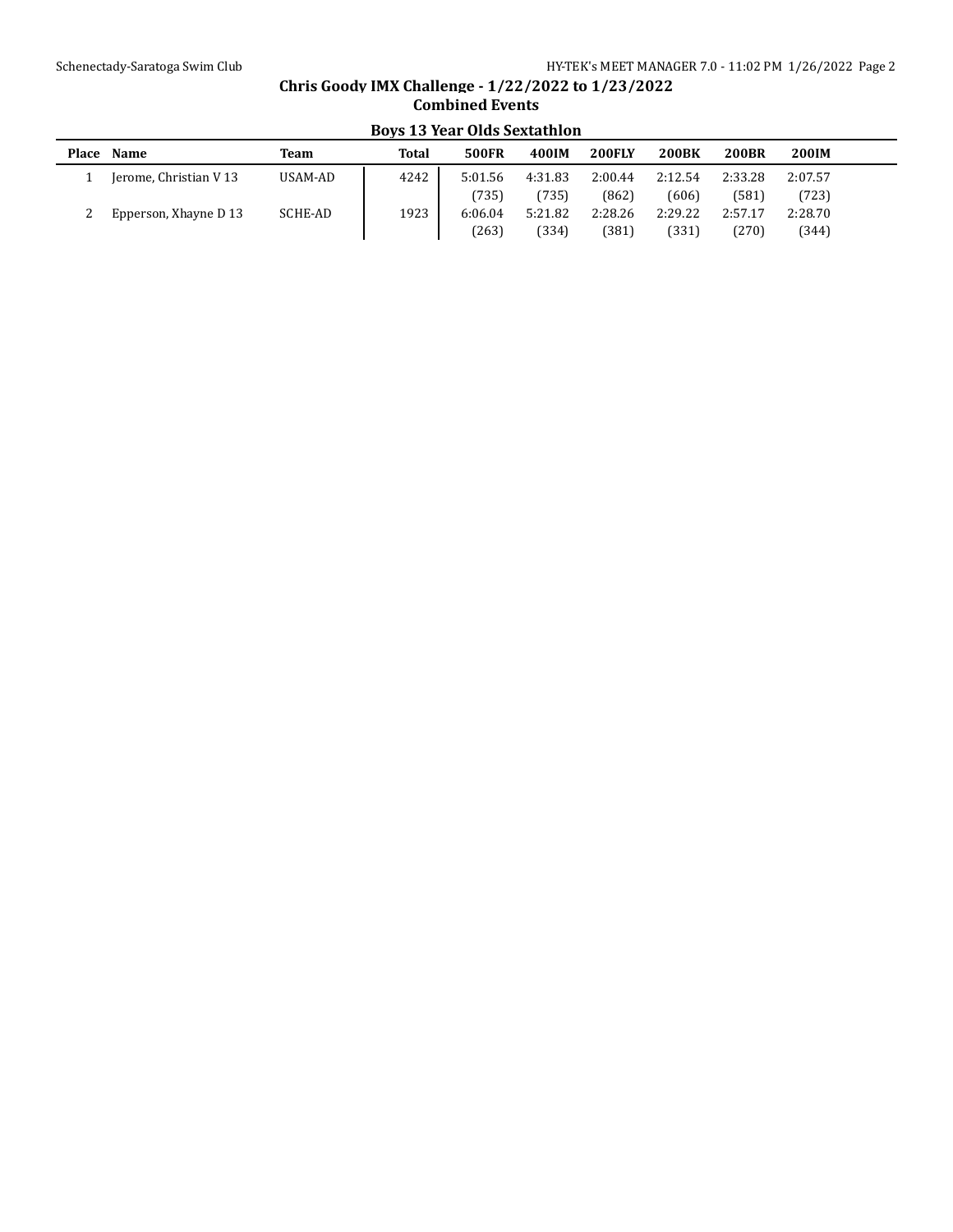|                | Girls 14 year Olds Sextathion |                |       |              |           |               |              |              |           |  |  |  |
|----------------|-------------------------------|----------------|-------|--------------|-----------|---------------|--------------|--------------|-----------|--|--|--|
| <b>Place</b>   | Name                          | <b>Team</b>    | Total | <b>500FR</b> | 400IM     | <b>200FLY</b> | <b>200BK</b> | <b>200BR</b> | 200IM     |  |  |  |
| 1              | Sellnow, Emma M 14            | <b>SCHE-AD</b> | 2441  | 5:49.04      | 5:10.39   | 2:32.48       | 2:29.40      | 2:52.21      | 2:26.98   |  |  |  |
|                |                               |                |       | (373)        | (455)     | (393)         | (398)        | (378)        | (444)     |  |  |  |
| $\overline{2}$ | Splendido, Lily K 14          | <b>SCHE-AD</b> | 1982  | 5:58.04      | 5:26.69   | 2:28.10       | 2:36.48      | 3:01.64      | 2:35.69   |  |  |  |
|                |                               |                |       | (312)        | (340)     | (456)         | (297)        | (265)        | (312)     |  |  |  |
| 3              | Zenner, Jacklyn M 14          | <b>SCHE-AD</b> | 1777  | 6:09.90      | 5:26.92   | 2:52.95       | 2:24.69      | 2:56.36      | 2:38.94   |  |  |  |
|                |                               |                |       | (240)        | (338)     | (134)         | (470)        | (327)        | (268)     |  |  |  |
| 4              | Goodspeed, Fayth R 14         | <b>SCHE-AD</b> | 1629  | 6:26.92      | 5:33.48   | DQ            | 2:37.80      | 2:41.35      | 2:30.87   |  |  |  |
|                |                               |                |       | (152)        | (295)     | (0)           | (279)        | (520)        | (383)     |  |  |  |
| 5              | Klaus, Nola M 14              | <b>SCHE-AD</b> | 1327  | 5:57.39      | 5:45.59   | 2:50.17       | 2:44.80      | 3:03.46      | 2:45.26   |  |  |  |
|                |                               |                |       | (316)        | (221)     | (165)         | (191)        | (245)        | (189)     |  |  |  |
| 6              | Watson, Avery K 14            | <b>SCHE-AD</b> | 784   | 5:54.46      | <b>NT</b> | <b>NS</b>     | 2:26.11      | <b>NT</b>    | <b>NS</b> |  |  |  |
|                |                               |                |       | (336)        |           | (0)           | (448)        |              | (0)       |  |  |  |
| 7              | Grabitzky, Isabella H 14      | <b>SCHE-AD</b> | 488   | 6:40.96      | NT        | NT            | 2:39.62      | 3:29.41      | 2:50.92   |  |  |  |
|                |                               |                |       | (93)         |           |               | (255)        | (13)         | (127)     |  |  |  |
| 8              | Horsch, Jackie A 14           | <b>SCHE-AD</b> | 411   | 6:38.64      | 6:05.69   | 3:11.26       | 2:51.24      | 3:28.67      | 2:58.79   |  |  |  |
|                |                               |                |       | (102)        | (115)     | (1)           | (119)        | (17)         | (57)      |  |  |  |
| 9              | Oathout, Eve L 14             | USAM-AD        | 366   | 6:51.12      | <b>NT</b> | NT            | 2:53.33      | 3:18.23      | 2:52.23   |  |  |  |
|                |                               |                |       | (59)         |           |               | (98)         | (95)         | (114)     |  |  |  |
|                |                               |                |       |              |           |               |              |              |           |  |  |  |

### **Chris Goody IMX Challenge - 1/22/2022 to 1/23/2022 Combined Events Girls 14 Year Olds Sextathlon**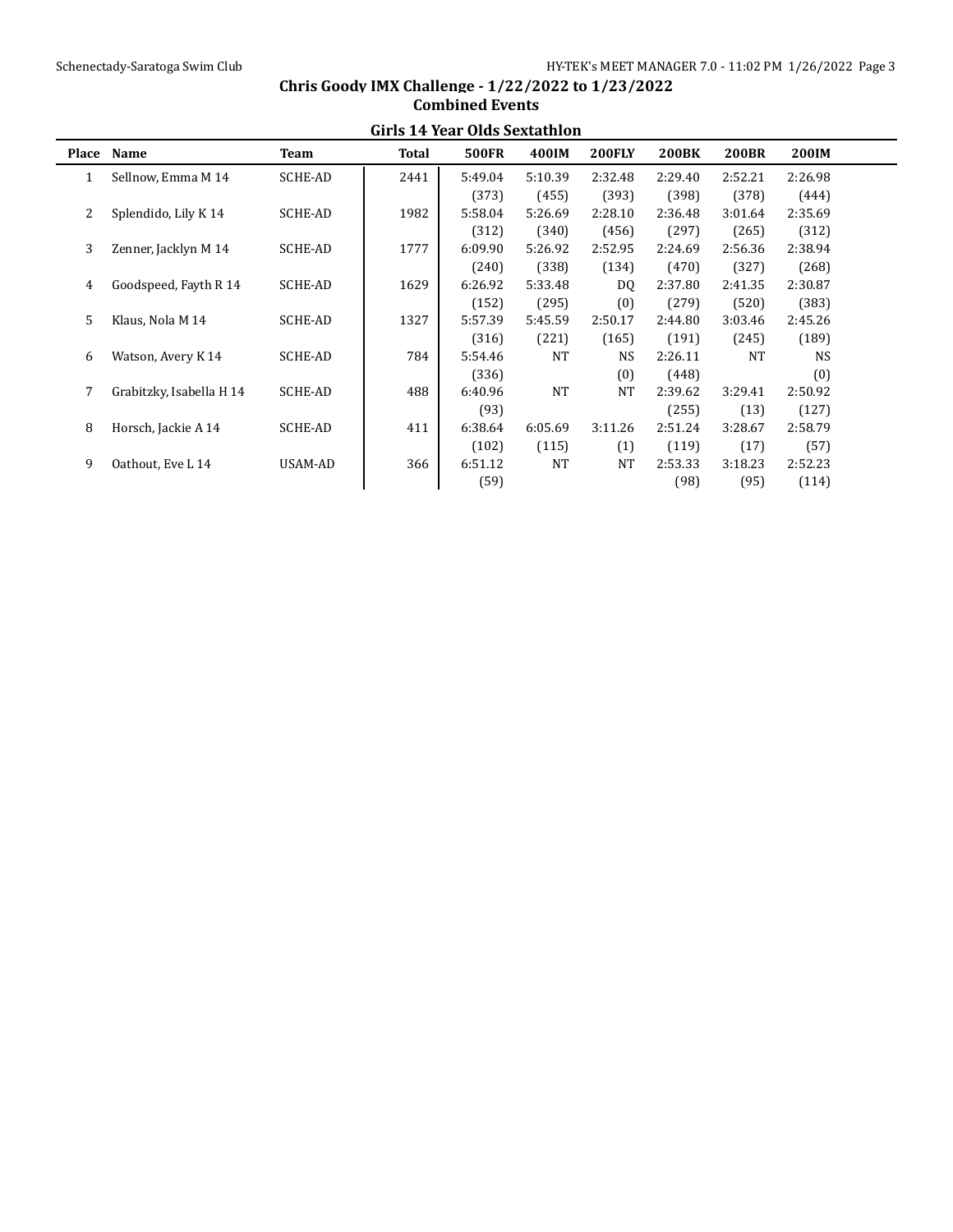|       | DOVS 14 real Olus Sextatiiluit |         |       |              |         |               |              |              |              |  |  |  |  |
|-------|--------------------------------|---------|-------|--------------|---------|---------------|--------------|--------------|--------------|--|--|--|--|
| Place | Name                           | Team    | Total | <b>500FR</b> | 400IM   | <b>200FLY</b> | <b>200BK</b> | <b>200BR</b> | <b>200IM</b> |  |  |  |  |
|       | Nelson, Quinn M 14             | SCHE-AD | 3756  | 4:58.36      | 4:28.32 | 2:07.53       | 2:04.13      | 2:32.88      | 2:07.63      |  |  |  |  |
|       |                                |         |       | (675)        | (663)   | (622)         | (653)        | (523)        | (620)        |  |  |  |  |
| 2     | Gregory, John D 14             | SCHE-AD | 2795  | 5:21.42      | 4:48.33 | 2:17.43       | 2:13.76      | 2:38.45      | 2:16.70      |  |  |  |  |
|       |                                |         |       | (486)        | (490)   | (450)         | (475)        | (445)        | (449)        |  |  |  |  |
| 3     | Splendido, Luke J 14           | SCHE-AD | 2333  | 5:35.08      | 4:57.11 | 2:27.85       | 2:21.25      | 2:32.69      | 2:21.72      |  |  |  |  |
|       |                                |         |       | (386)        | (419)   | (289)         | (350)        | (525)        | (364)        |  |  |  |  |
| 4     | Sasson. Ya'ir 14               | UN-AD   | 1823  | 5:40.89      | 5:14.29 | 2:25.04       | 2:25.28      | 2:55.95      | 2:23.20      |  |  |  |  |
|       |                                |         |       | (346)        | (294)   | (330)         | (289)        | (224)        | (340)        |  |  |  |  |
| 5     | Orcutt. Andrew T 14            | USAM-AD | 1453  | 5:45.18      | 5:20.93 | 2:35.59       | 2:28.61      | 3:02.12      | 2:25.50      |  |  |  |  |
|       |                                |         |       | (318)        | (249)   | (185)         | (241)        | (156)        | (304)        |  |  |  |  |

## **Chris Goody IMX Challenge - 1/22/2022 to 1/23/2022 Combined Events Boys 14 Year Olds Sextathlon**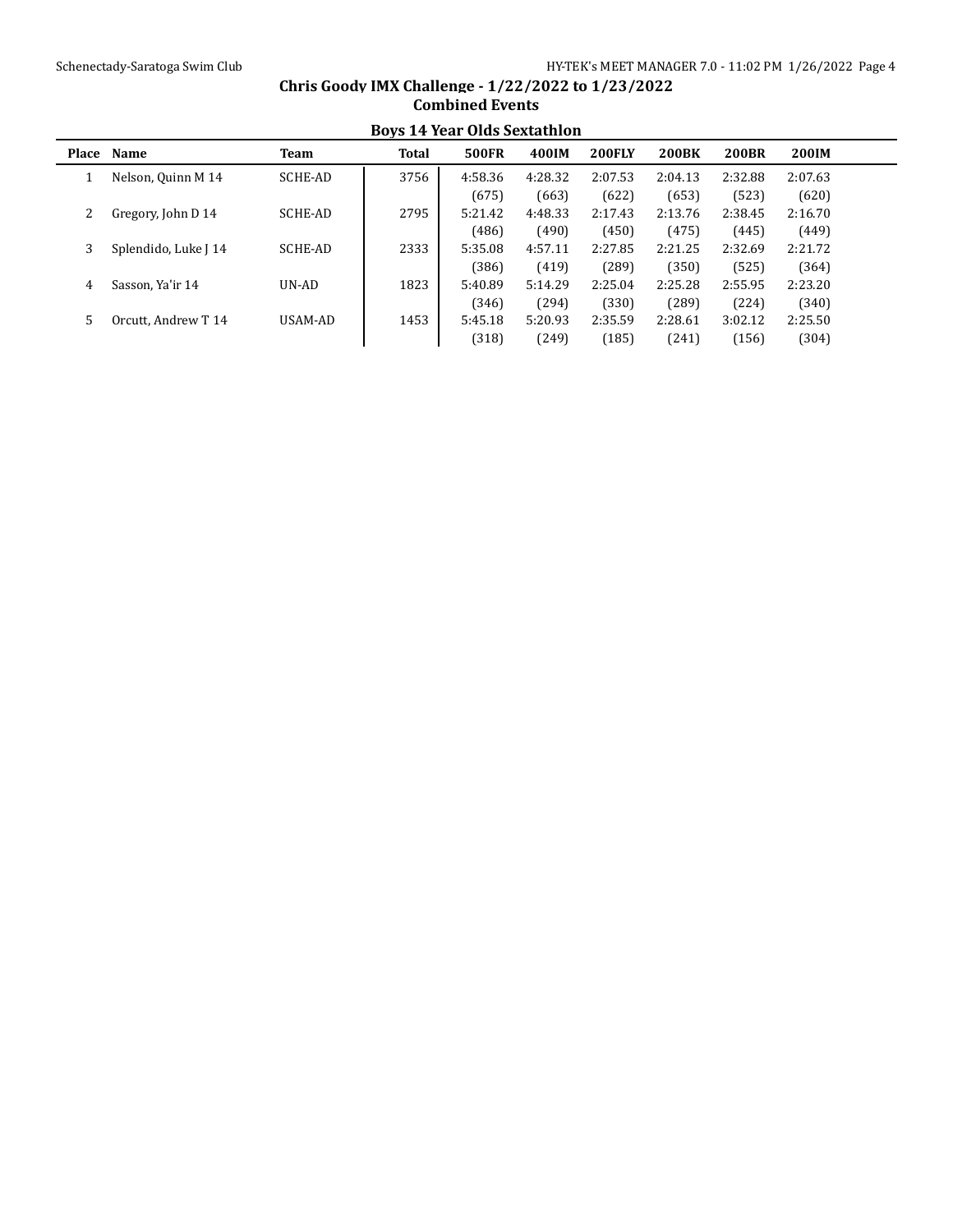|   | GIFTS TO TEAT URIS SEXIAUDUL |         |       |              |           |               |              |              |              |  |  |  |  |
|---|------------------------------|---------|-------|--------------|-----------|---------------|--------------|--------------|--------------|--|--|--|--|
|   | Place Name                   | Team    | Total | <b>500FR</b> | 400IM     | <b>200FLY</b> | <b>200BK</b> | <b>200BR</b> | <b>200IM</b> |  |  |  |  |
|   | O'Donnell, Maura E 15        | SCHE-AD | 2906  | 5:33.65      | 5:00.88   | 2:27.27       | 2:23.35      | 2:39.46      | 2:23.81      |  |  |  |  |
|   |                              |         |       | (466)        | (514)     | (443)         | (468)        | (546)        | (469)        |  |  |  |  |
| 2 | Lupe, Emma A 15              | SCHE-AD | 2357  | 5:47.64      | 5:13.23   | 2:30.52       | 2:19.93      | 3:04.25      | 2:26.99      |  |  |  |  |
|   |                              |         |       | (362)        | (421)     | (396)         | (523)        | (237)        | (418)        |  |  |  |  |
| 3 | Tennyson, Val L 15           | SCHE-AD | 2243  | 5:57.04      | 5:20.87   | 2:37.97       | 2:22.92      | 2:49.54      | 2:28.38      |  |  |  |  |
|   |                              |         |       | (299)        | (367)     | (293)         | (475)        | (413)        | (396)        |  |  |  |  |
| 4 | Ferrie, Jillian E 15         | SCHE-AD | 2122  | 5:50.47      | 5:05.83   | 2:29.20       | 2:33.64      | 2:37.48      | DQ           |  |  |  |  |
|   |                              |         |       | (342)        | (476)     | (415)         | (315)        | (574)        | (0)          |  |  |  |  |
| 5 | Krein, Alanna R 15           | SCHE-AD | 459   | 6:34.13      | <b>NT</b> | NT            | 2:38.42      | NT           | 2:51.63      |  |  |  |  |
|   |                              |         |       | (106)        |           |               | (251)        |              | (102)        |  |  |  |  |
| 6 | Krein, Ava M 15              | SCHE-AD | 448   | 6:12.68      | 5:40.25   | <b>NT</b>     | <b>NT</b>    | <b>NT</b>    | <b>NT</b>    |  |  |  |  |
|   |                              |         |       | (207)        | (241)     |               |              |              |              |  |  |  |  |
|   | Turan, Izzy R 15             | USAM-AD | 2     | <b>NT</b>    | <b>NT</b> | <b>NT</b>     | DO.          | 4:38.24      | 3:46.02      |  |  |  |  |
|   |                              |         |       |              |           |               | (0)          | (1)          | (1)          |  |  |  |  |

## **Chris Goody IMX Challenge - 1/22/2022 to 1/23/2022 Combined Events Girls 15 Year Olds Sextathlon**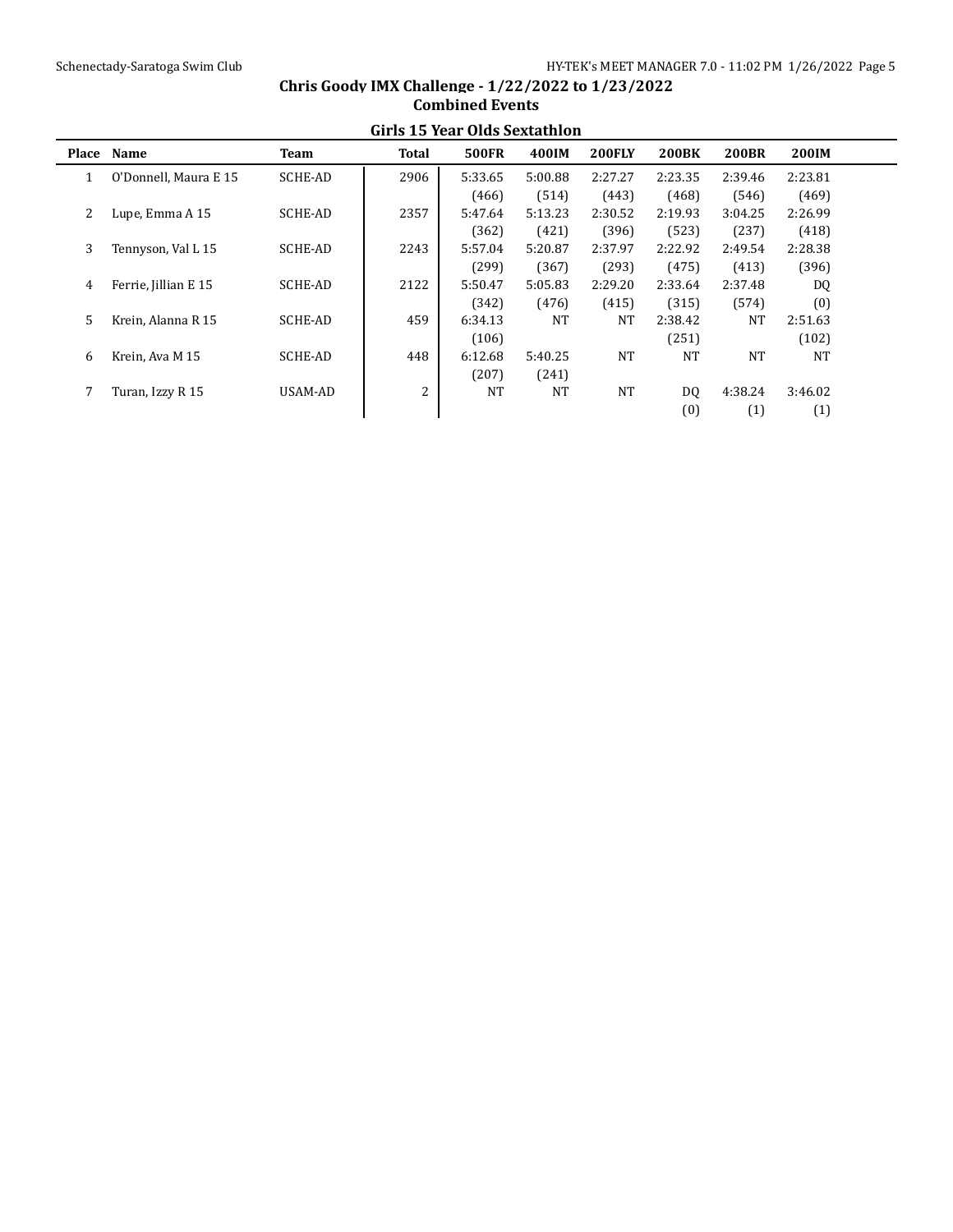## **Boys 15 Year Olds Sextathlon Place Name Team Total 500FR 400IM 200FLY 200BK 200BR 200IM** 1 Coppola, Vince J 15 SCHE-AD 2990 5:07.32 4:39.33 2:11.39 2:11.86 2:29.35 2:12.48 (548) (514) (492) (470) (502) (464) 2 Otten, RJ J 15 SCHE-AD 2717 5:25.66 4:43.79 2:10.25 2:14.35 2:31.92 2:14.29 (406) (476) (512) (427) (465) (431) 3 Wettig, Gabe J 15 SCHE-AD | 2679 | 5:01.67 4:44.51 2:13.31 2:12.01 2:45.16 2:16.06 (596) (470) (459) (467) (287) (400) 4 Carroll, Luke J 15 UN-AD 476 NT NT NT 2:30.83 2:58.34 2:32.02 (179) (133) (164)

# **Chris Goody IMX Challenge - 1/22/2022 to 1/23/2022 Combined Events**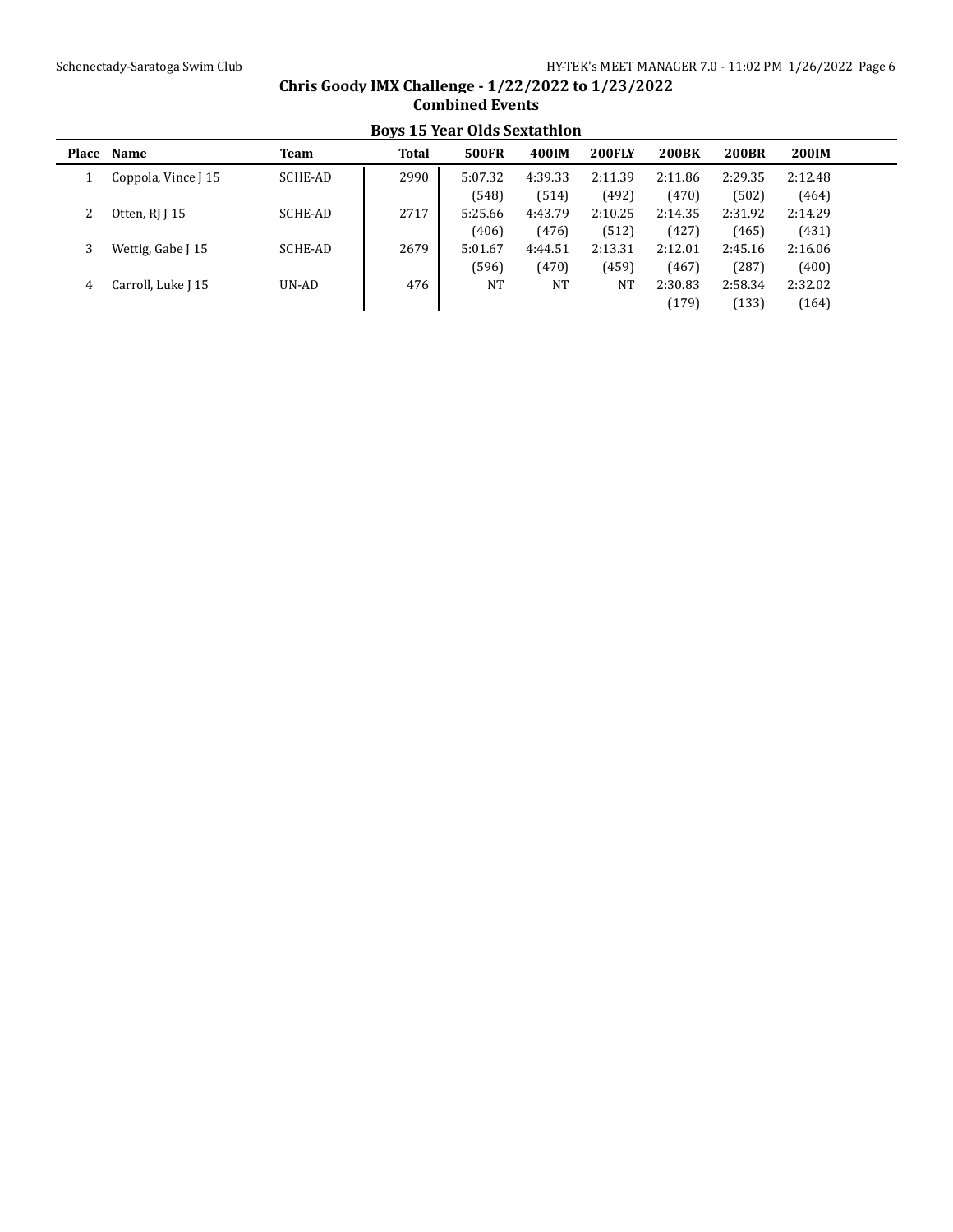|       | Girls 16 Year Olds Sextathion |                |       |              |         |               |              |              |         |  |  |  |
|-------|-------------------------------|----------------|-------|--------------|---------|---------------|--------------|--------------|---------|--|--|--|
| Place | Name                          | Team           | Total | <b>500FR</b> | 400IM   | <b>200FLY</b> | <b>200BK</b> | <b>200BR</b> | 200IM   |  |  |  |
| 1     | Hart, Jenna K 16              | <b>SCHE-AD</b> | 3753  | 5:15.60      | 4:39.77 | 2:11.39       | 2:11.18      | 2:41.82      | 2:12.62 |  |  |  |
|       |                               |                |       | (599)        | (667)   | (683)         | (667)        | (483)        | (654)   |  |  |  |
| 2     | Amedio, Mea K 16              | <b>SCHE-AD</b> | 2768  | 5:27.52      | 4:54.52 | NT            | 2:13.74      | 2:37.56      | 2:17.65 |  |  |  |
|       |                               |                |       | (497)        | (545)   |               | (623)        | (541)        | (562)   |  |  |  |
| 3     | Lyons, Abby M 16              | SCHE-AD        | 2579  | 5:35.49      | 5:01.00 | 2:35.47       | 2:22.75      | 2:44.72      | 2:26.55 |  |  |  |
|       |                               |                |       | (434)        | (494)   | (320)         | (474)        | (444)        | (413)   |  |  |  |
| 4     | Sellnow, Abigail V 16         | <b>SCHE-AD</b> | 2553  | 5:31.54      | 5:08.36 | 2:21.59       | 2:21.91      | 3:01.03      | 2:27.43 |  |  |  |
|       |                               |                |       | (464)        | (439)   | (521)         | (487)        | (243)        | (399)   |  |  |  |
| 5     | Tandlmayer, Ellie A 16        | <b>SCHE-AD</b> | 2496  | 5:40.70      | 5:02.76 | 2:26.01       | 2:28.29      | 2:49.07      | 2:28.01 |  |  |  |
|       |                               |                |       | (394)        | (481)   | (455)         | (388)        | (388)        | (390)   |  |  |  |
| 6     | Dusseault, Abby B 16          | <b>SCHE-AD</b> | 2111  | 5:39.44      | 5:14.64 | 2:42.53       | 2:29.79      | 2:55.11      | 2:26.91 |  |  |  |
|       |                               |                |       | (404)        | (393)   | (228)         | (366)        | (313)        | (407)   |  |  |  |
|       | Frisoni, Olympia S 16         | <b>SCHE-AD</b> | 2106  | 6:00.43      | 5:15.32 | 2:35.70       | 2:25.47      | 2:55.19      | 2:27.62 |  |  |  |
|       |                               |                |       | (262)        | (388)   | (317)         | (431)        | (312)        | (396)   |  |  |  |
| 8     | Cho, Caitlin E 16             | <b>SCHE-AD</b> | 1737  | 6:05.61      | 5:23.87 | 2:38.01       | 2:28.96      | 3:00.07      | 2:37.16 |  |  |  |
|       |                               |                |       | (232)        | (329)   | (286)         | (378)        | (254)        | (258)   |  |  |  |
| 9     | Kreig, Hannah M 16            | <b>SCHE-AD</b> | 979   | 6:30.89      | 5:40.46 | 2:48.06       | 2:42.32      | 3:11.72      | 2:45.28 |  |  |  |
|       |                               |                |       | (108)        | (223)   | (161)         | (198)        | (131)        | (158)   |  |  |  |

### **Chris Goody IMX Challenge - 1/22/2022 to 1/23/2022 Combined Events Girls 16 Year Olds Sextathlon**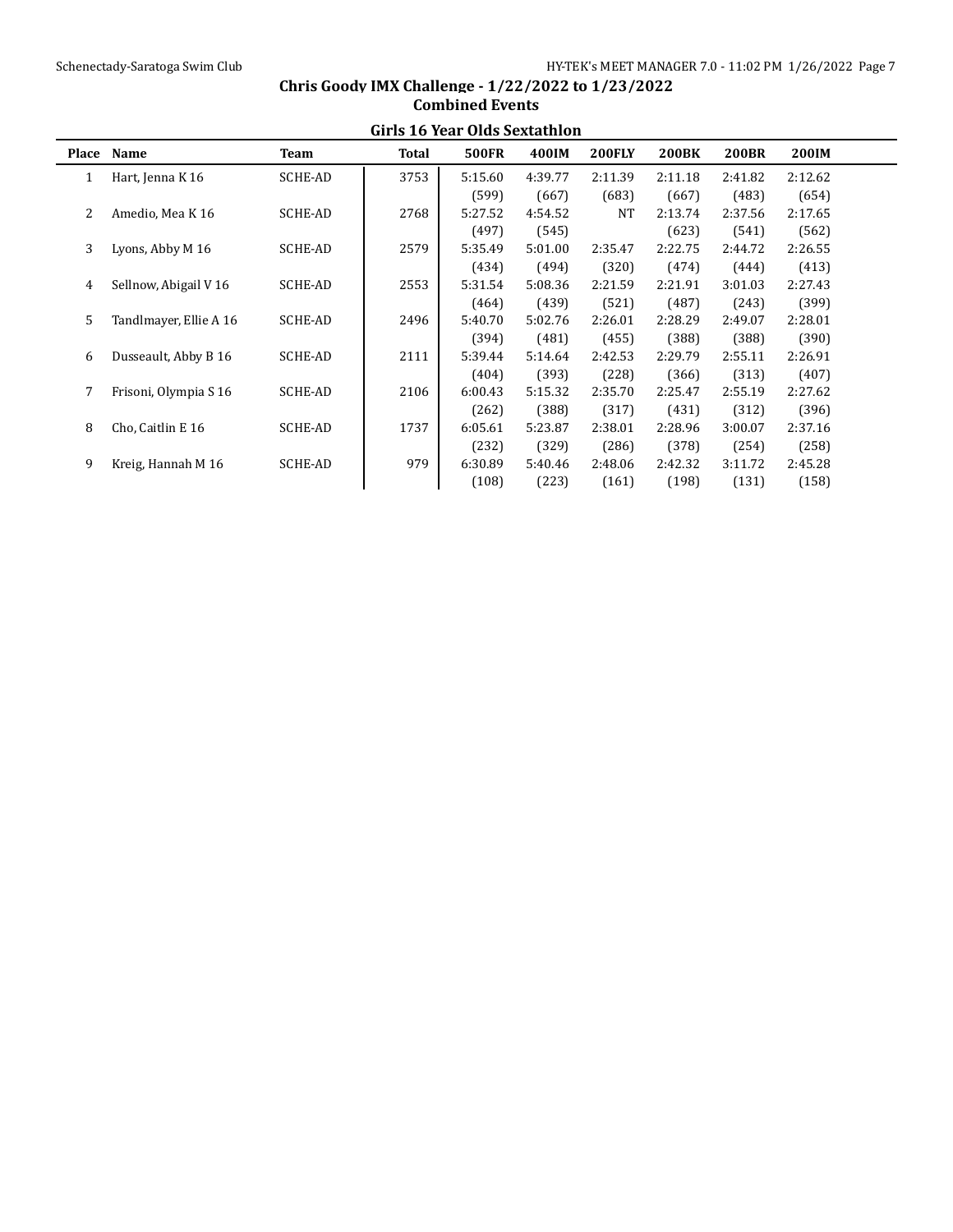# **Place Name Team Total 500FR 400IM 200FLY 200BK 200BR 200IM** 1 Goodspeed, Luke R 16 SCHE-AD 2323 5:19.37 4:46.51 2:21.52 2:27.49 2:21.19 2:12.96 (418) (407) (298) (179) (608) (413) 2 Cassella, Louie 16 UN-AD 1688 5:34.02 5:03.03 NS 2:19.15 2:30.19 2:18.59 (315) (283) (0) (298) (474) (318)

# **Chris Goody IMX Challenge - 1/22/2022 to 1/23/2022 Combined Events Boys 16 Year Olds Sextathlon**